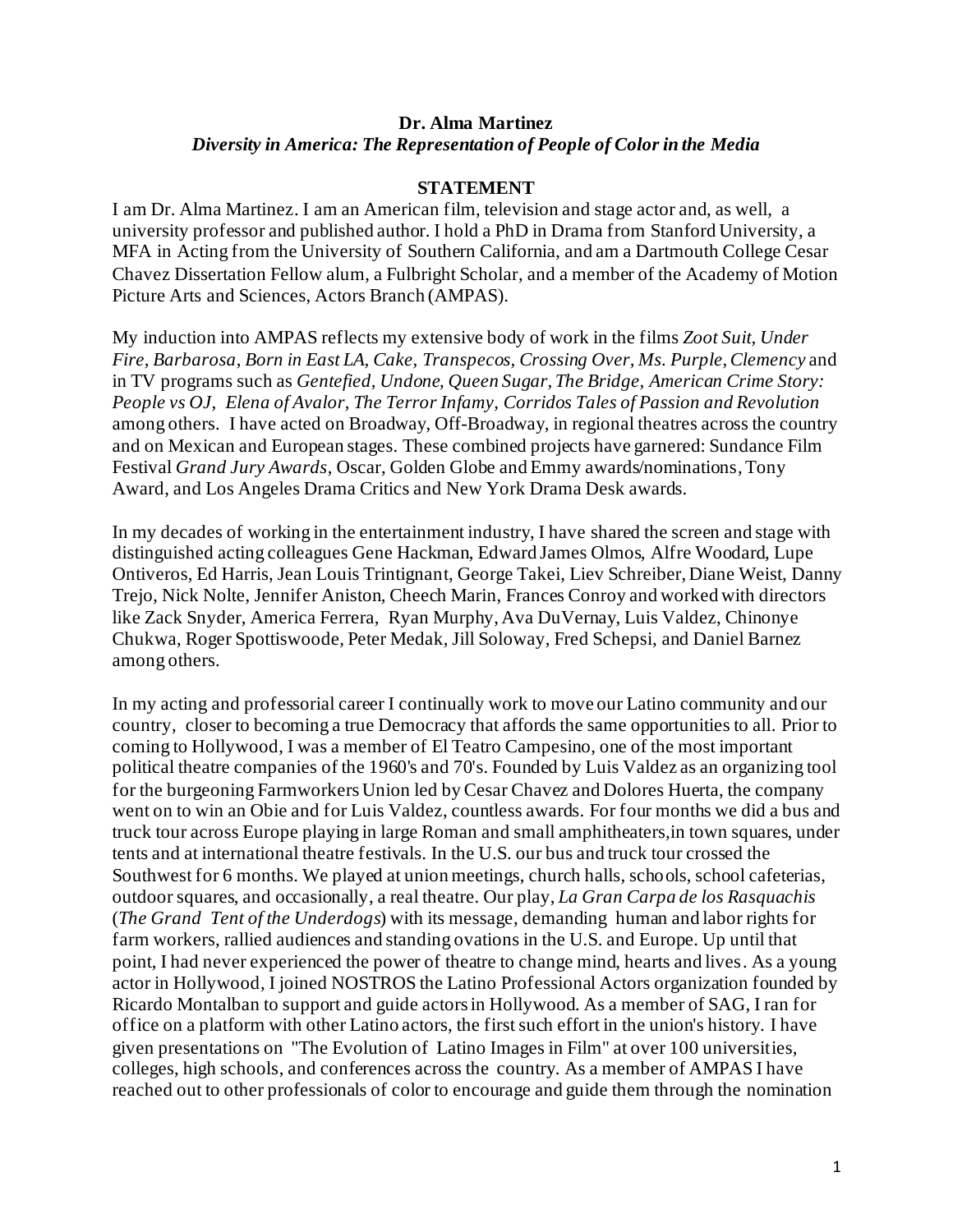process which, up until ten years ago, had been a process closely guarded by existing members, the majority of whom where white men. To date, I have helped 10 entertainment professionals of color become members.

As a director of theatre I select plays that I feel speak to our place in time. Over the past three years I've directed: *Facing Our Truth: Plays on Trayvon Race and Privilege* (multiple playwrights), Luis Valdez's *Los Vendidos, Vietnam Campesino, Los Militants* and I am currently directing Anna Deavere Smith's play *Twilight: Los Angeles, 1992.* 

I received my first union card (Actors Equity Association) in 1978 when I performed in the play *Zoot Suit* written and directed by Luis Valdez. The play was the first entirely Chicano/Mexican American production, including the playwright, cast, and director, ever produced at Mark Taper Forum in Los Angeles. *Zoot Suit* broke all existing box office records and then moved to the Aquarius Theatre for an extended 10 month run. For the first time in the history of Los Angeles professional mainstream theatre, Chicano and Latino audiences flocked to the Music Center and filled the 750 seat Mark Taper Forum and 1,200 seat Aquarius Theatre to capacity. They sat enraptured by a play that depicted one of the darkest untold storiesin Los Angeles history, the Zoot Suit Riots and the Sleepy Lagoon Murder Trial (circa 1945-47). What had for decades been a silenced and pained memory became a celebration and vindication in the hands of master playwright Luis Valdez. In Valdez's telling, Latinos, aka Zoot Suiters, were not the perpetrators of violence but rather victims of a judicial system that had historically failed to protect its most vulnerable citizens of color.

The story of Henry Reyna and the 38th Street gang was story telling in its highest form. Each night, Chicano-Latino audiences were enraptured by Mr. Valdez's mastery of the written word. The magnetic draw and almost breathless attention as audiences saw for the first time empowered, arrogant, defiant, sensual, and proud American of Mexican descent, the Pachuco, played by Mr. Olmos, completely control the stage and the theatre. For one magical night, audiences heard the little-known history of *El Pueblo La Reina de Los Angeles de Porciuncula*, the original name of the City of Los Angeles, told from a perspective that they were fully familiar with and was completely their own.

When the *Zoot Suit* run finally ended I was on cloud 9, hopeful and excited for what lay ahead for me. At 27, and after the unprecedented success of *Zoot Suit,* I believed with all my heart that Hollywood was finally ready to represent the real America, in all its diversity, and to accept Chicana actors like myself. Time Magazine even heralded this change of tides and dubbed the 1980's the "Decade of the Hispanic". Time covers made pronouncements of, "Yo Decido. Why Latinos Will Pick the Next President", "Magnifico! Hispanic Culture Breaks Out of the Barrio", "Immigrants. The Changing Face of America", "Hispanics Americans. Soon: The Biggest Minority" that heralded a new era in Hollywood's representations of Latinos.

Very soon after Zoot Suit, I booked my first feature film. A western. We shot in Brackettville Texas for 1 week and 2 weeks in Big Bend National Park also in Texas. The location was so remote, we flew in by private plane. The location was beautiful. High arid mountains that gleamed in the hot sun. Dry, arid, and cacti dotted landscapes. And constantly, the flowing waters of the Rio Grande River reminded me that I was only yards away from where I was born.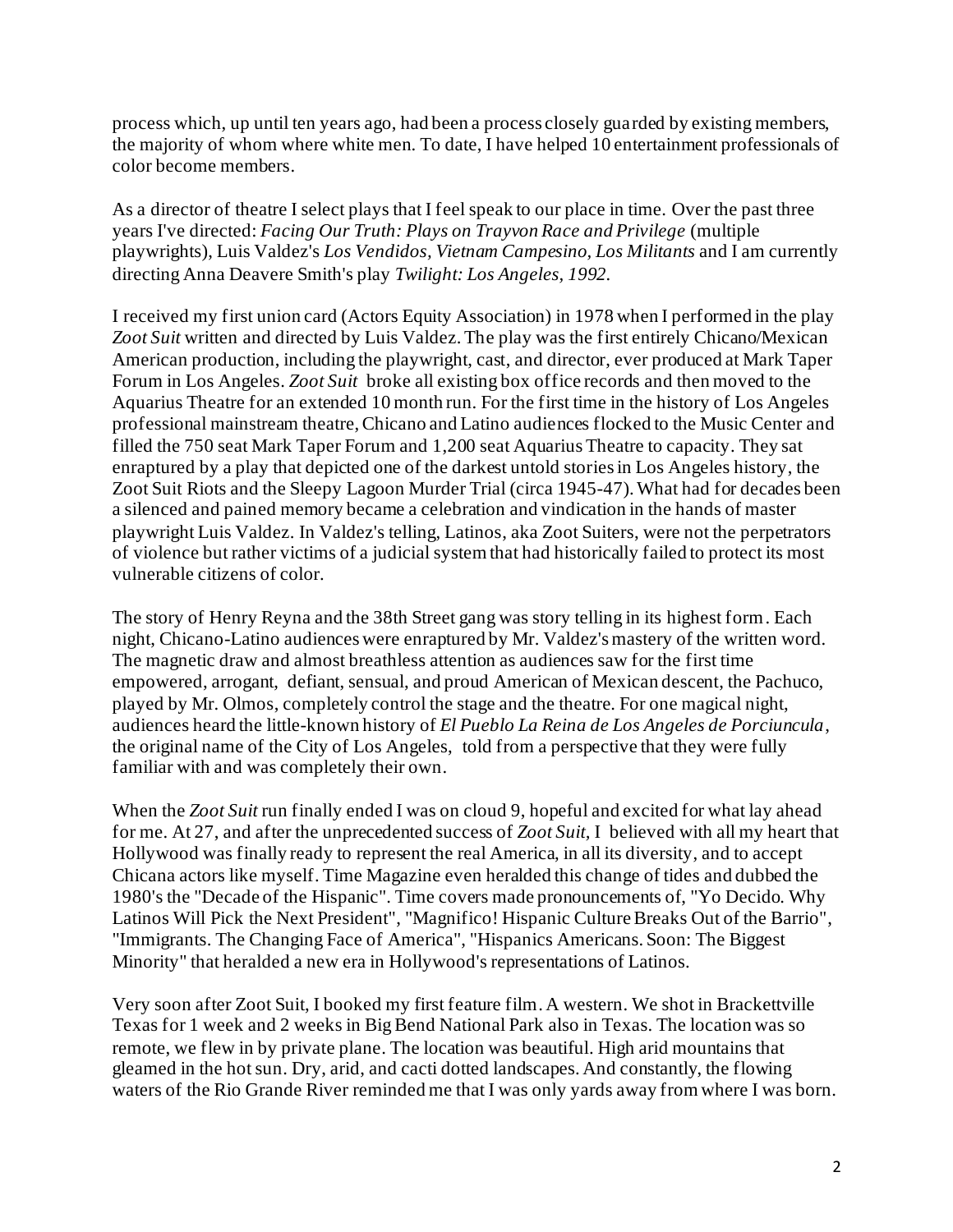I thought to myself, "this film will be another great story about Latinos. Another Zoot Suit?" Once the film moved to the isolated location of Big Bend, everything came crashing down.

The producer and leading actor in the film started to make unwelcomed sextual advances toward me. I became anxious as these persisted. I deflected as much as possible but at one point, he used the guise of "rehearsing" to come to his cabin, 2 miles from basecamp. I asked that we rehearse during the day, but as the producer, he made me feel I had no choice. His driver picked me up at basecamp at about 8pm. I felt worried, not knowing what to expect. We arrived at his cabin and there were 3 crew members there playing music and drinking. I immediately felt a sense of relief, "I was safe." The producer then entered the room and said, " let's rehearse in here (the bedroom)." With that the crew members that I got to know well, stood and left without saying a word. My anxiety level rose even higher and I thought, "what did they think was going to happen?"

There were two beds in the room. He sat on one and I on the other and we faced each other. I immediately got my script and found the scene pages. He pulled out a guitar. He went on and on about how he had fallen in love with a Latina actress on location and how he loved Latinas. This went on and on as I kept trying to urge him to rehearse. Finally, I had reached my limit and told him angrily, "I don't know what you want, but I came here to rehearse." To which he responded just as angrily, "You Mexican women are all the same." With that he stood up from the bed and started to walk out to the living room. I had never in my life been pushed to do what I then did and today, knowing what I know, I would never again allow anyone to put me in that position. His remark, which I took as highly disparaging, since the producer was a white male and I personally grown up hearing remarks like that in films and television programs that portrayed Latinas stereotypically, as saints or prostitutes.

As he got up and walked to the door, I stood up grabbed him by the shoulder, turned him around and slammed his body against the wall. To add some levity to this dark story of sexual harassment, I have to add I am 5'2', the producer was 6' and double my weight at that time. I proceeded to throw every profanity I was raised to "never say" as I held him against the wall. Once I depleted my barrage, I stormed out of the cabin and started to hurriedly walk back to base camp. The driver that had brought me to the cabin, of course, was not to be seen. I walked, almost running, to get as far from there as I could but slowly,I began to realize that base camp was 2 miles away. There was no paved road, no streetlights, only the moon and large looming black silhouettes of the mountains that had days before had been gleaming like gold in the sunlight. I had a choice that night to return to the cabin or to walk to camp. After what I had gone through, I was not going back.

It took me ten years to tell my partner, then husband, what had happened. I kept it to myself for decades. Afraid, my husband would retaliate in some way or my agents would file a complaint and hinder my and his careers. When I finally did speak out, I made a joke of my experience. I was the first to laugh when I retold my response to situation, hurling this tall man against the wall. A very funny image. Very funny. And everyone laughed. Then the #MeToo movement happened and it all began to sink in. In 1980, this was my first film, I was 27, and I was sexually harassed. So why was I laughing? On reflection, this was the only way I knew to live with the trauma, the humiliation and the explosive response, my loss of control. Today, in this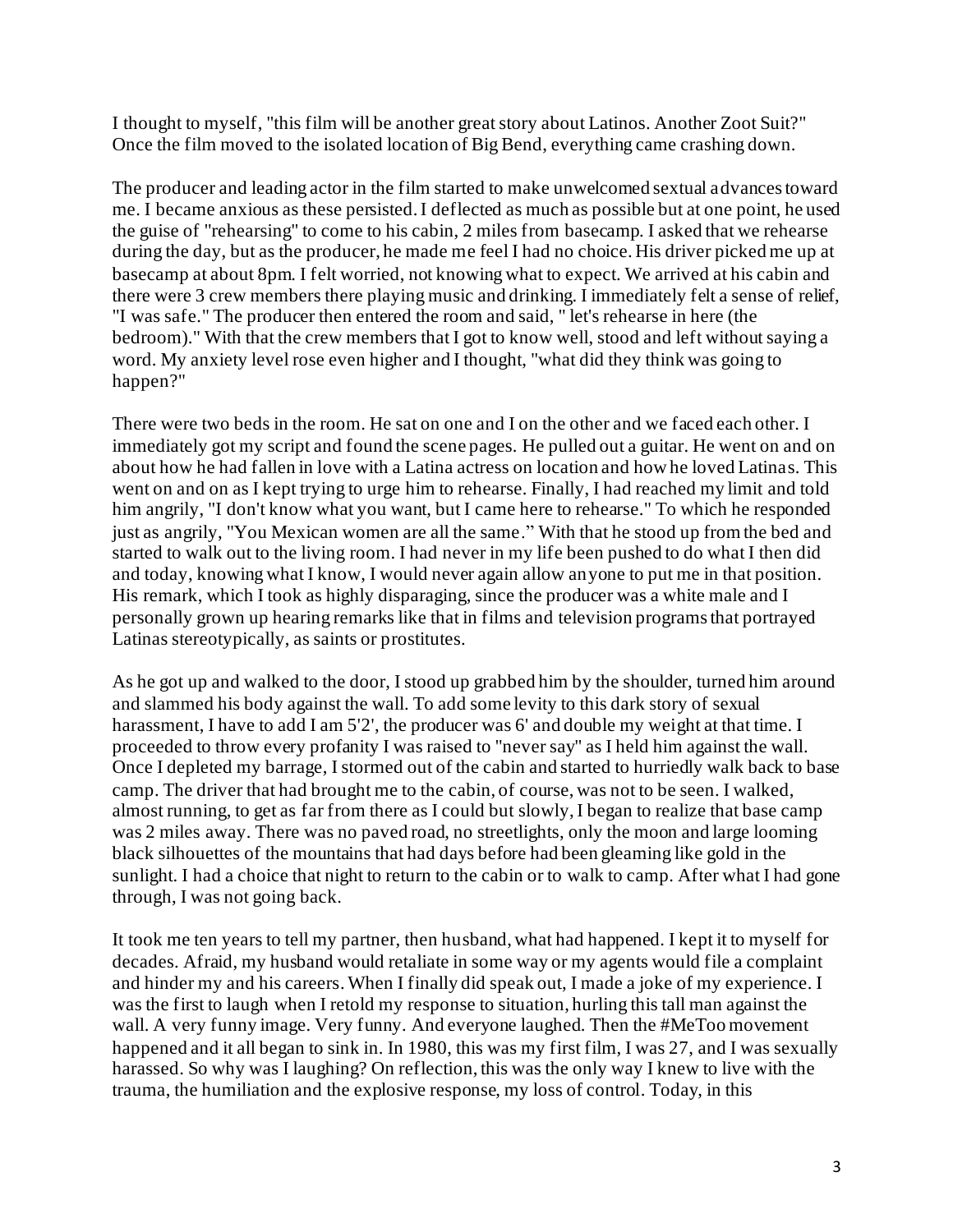Congressional Statement, I want to for the committee to realize that our young actors of color, who continue to face harassment and discriminationto this day and remain quiet, feel disempowered on the set because they feel disempowered in their lives.

I am a brown skinned woman born in Mexico. I identify as both a native of the Americas and a *mestiza* (Indian/European/African descent). Like our Black brothers and sisters, our history as an enslaved and colonized people set in motion U.S. laws that, to this day, continue to keep large factions of our community in poverty. As late as 1935, a state law prohibited a person of half Indian blood (a Mexican American) and half Spanish blood from becoming citizens or owning land. Legal precedents like this and others like the Dawes Act, the Indian Removal Act, and the Treaty of Guadalupe Hidalgo have systemically deprived generations of Latinos from full economic, social, and judicial parity and from accruing legacy wealth. One has only to look at the Tulsa Massacre of 1921.

As a University Professor, I am in a position to attest to how Latino students, living as a people of color in our society are struggling to make it through college. Latinos enroll in high numbers, but the completion rate is proportionally dismal. Many holds 1, 2, even 3 jobs, live at home and oftentimes have to help financially support their families. Many are first generation college students and come from poor working class and/or blue-collar families. Our educational system has propagated the "myth" that a college education is the key to a solid financial future. The truth is that because of the burden of student loans, we are creating a new class hierarchy: the poor debt-burdened college graduate. Given the disproportionate lack of wealth legacy among Latinos, many will carry this debt burden for most of their adult lives. We must make a college education an attainable "American Dream". To do this we must eliminate student loan debt.

You cannot talk about inequities in higher education without discussing the disproportionately low rate of Latinos with PhD's and the even lower percentage of Latino Professors with PhD's that are denied tenure. The few Professors that make it to the highest levels of education are denied entry in numbers that warrant further examination.

My own education did not come easy. I was born in Mexico and immigrated with my family to the U.S. when I was only months old. My father was a mechanic and my mother eventually studied and became a beautician. I have 4 other siblings and I am the only one that went to college and completed a degree.

My father only completed 6th grade and my mother 8th grade. Coming from poor families they were expected to complete elementary school, learn a vocation and go to work so their expectation for my siblings and I was simply to finish high school without getting arrested - my brothers - and without getting pregnant - my sister and me. All of us finished high school to my parent's relief. I personally always liked school and learning. It was a refuge from a homelife that still embraced old world Mexican values and that I found was at odds to where my education was leading me. I was always at the top of my class, so I received scholarships throughout my years of study at Whittier College, USC and Stanford. But college life was not easy. I found it very hard to adapt academically and culturally. I received a full scholarship to USC after high school but dropped out my second semester. My tuition was paid for, but I was not told that I needed to pay for books. My family did not have the money, so I looked for classes that had the